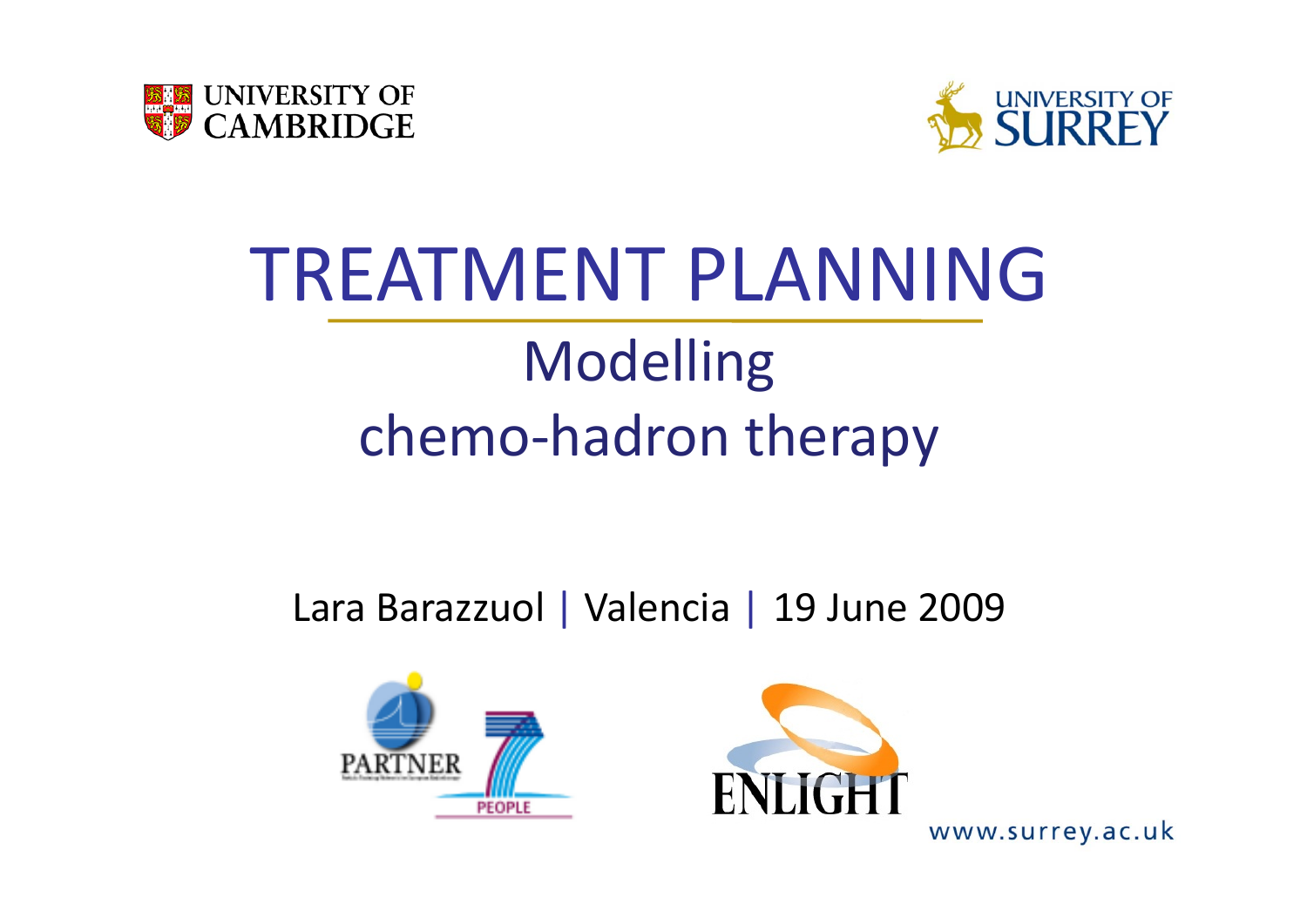#### Contents:

- Background ‐ PARTNER project
- Glioblastoma & treatment
	- ‐ Research questions
- Clinical Trial model: outline
	- ‐ Temozolomide: Scenarios 1 and 2
	- ‐ Clinical trial model conclusions
- Further work
	- ‐ Effects of concurrent chemo‐hadron therapy
	- ‐ TMZ radiosensitization in T98G cells
	- ‐- Image-based model

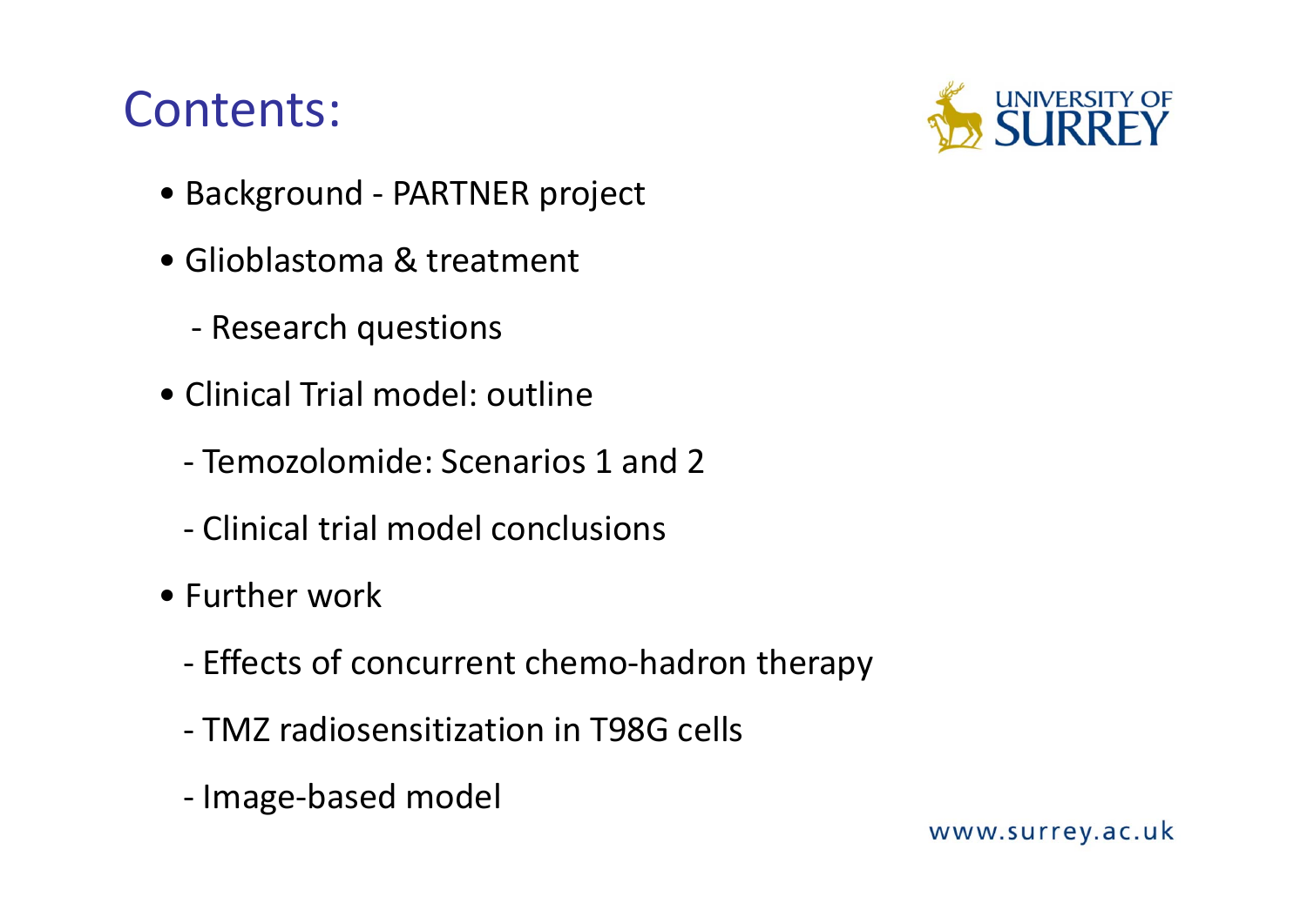#### Background:



- BSc ‐ Biomedical engineering at the University of Padova, Italy
- MSc ‐ Bioengineering at the University of Padova, Italy
- MSc project at the University of Surrey, UK ‐ modelling brain tumour response to radiotherapy and chemotherapy considering radiobiological aspects
- PARTNER project ‐ treatment planning:
	- ‐ modelling concurrent chemo‐radiotherapy and chemo‐hadron therapy
	- ‐ measuring effects of concurrent chemotherapy on cell survival for a variety of ions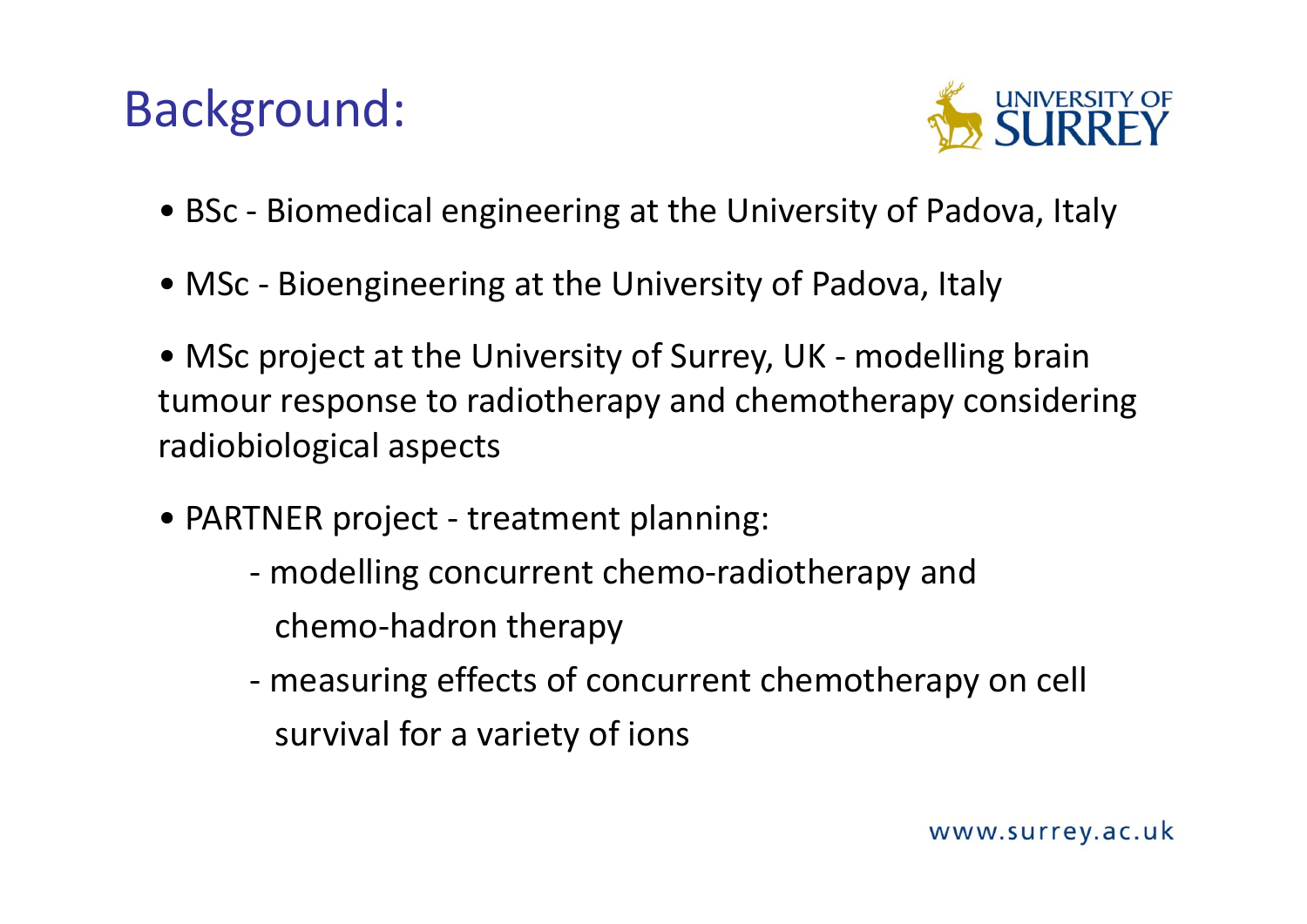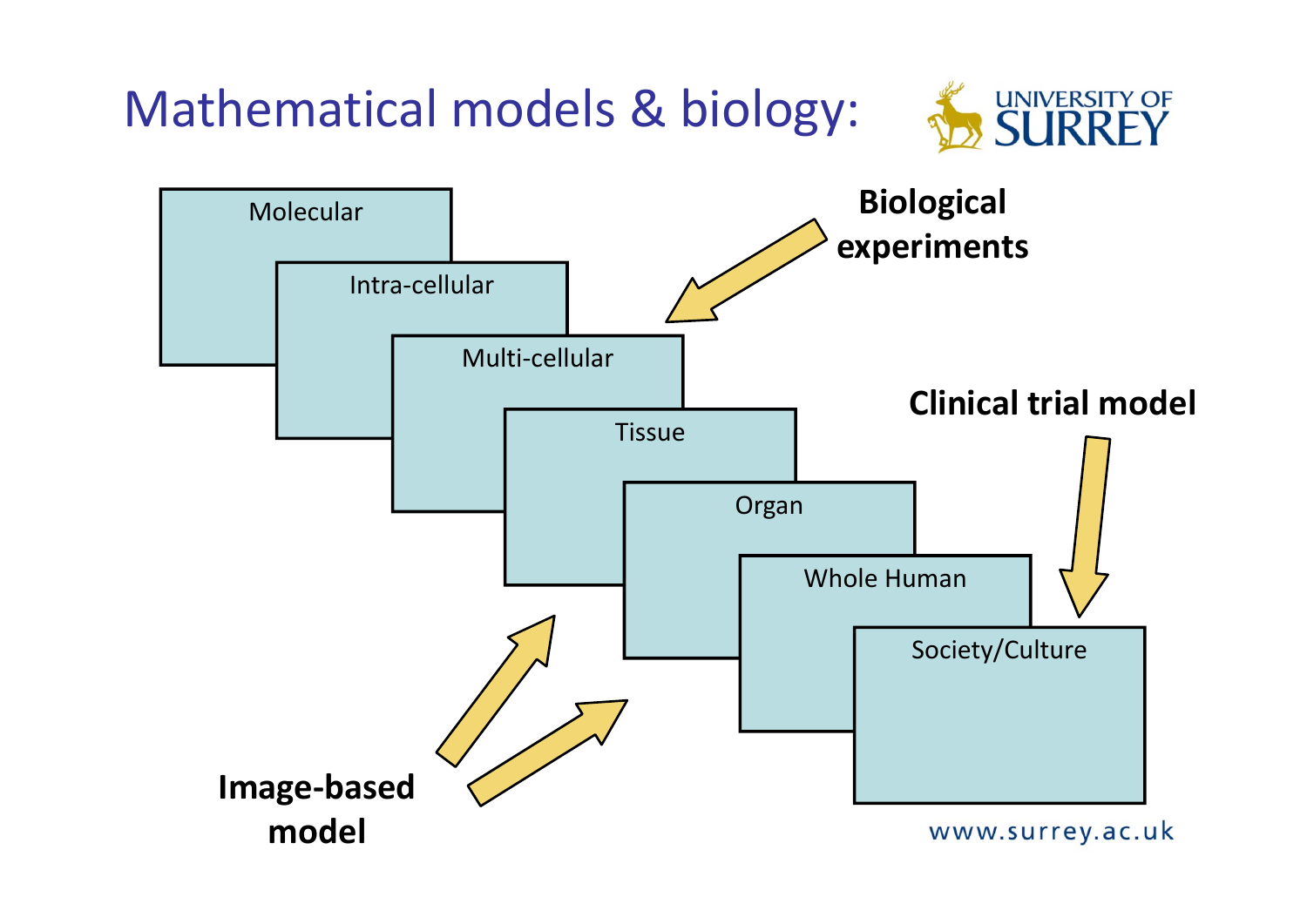#### Glioblastoma & treatment:



- Most frequent and malignant adult primary brain tumour
- For many years, the conventional treatment has been maximal surgical resection followed by radiotherapy (RT)
- In 2005 <sup>a</sup> phase III trial (EORTC‐NCIC) has confirmed the benefit of temozolomide (TMZ) chemotherapy: increase of 16.1 % in 2 year survival, for patients receiving RT with TMZ

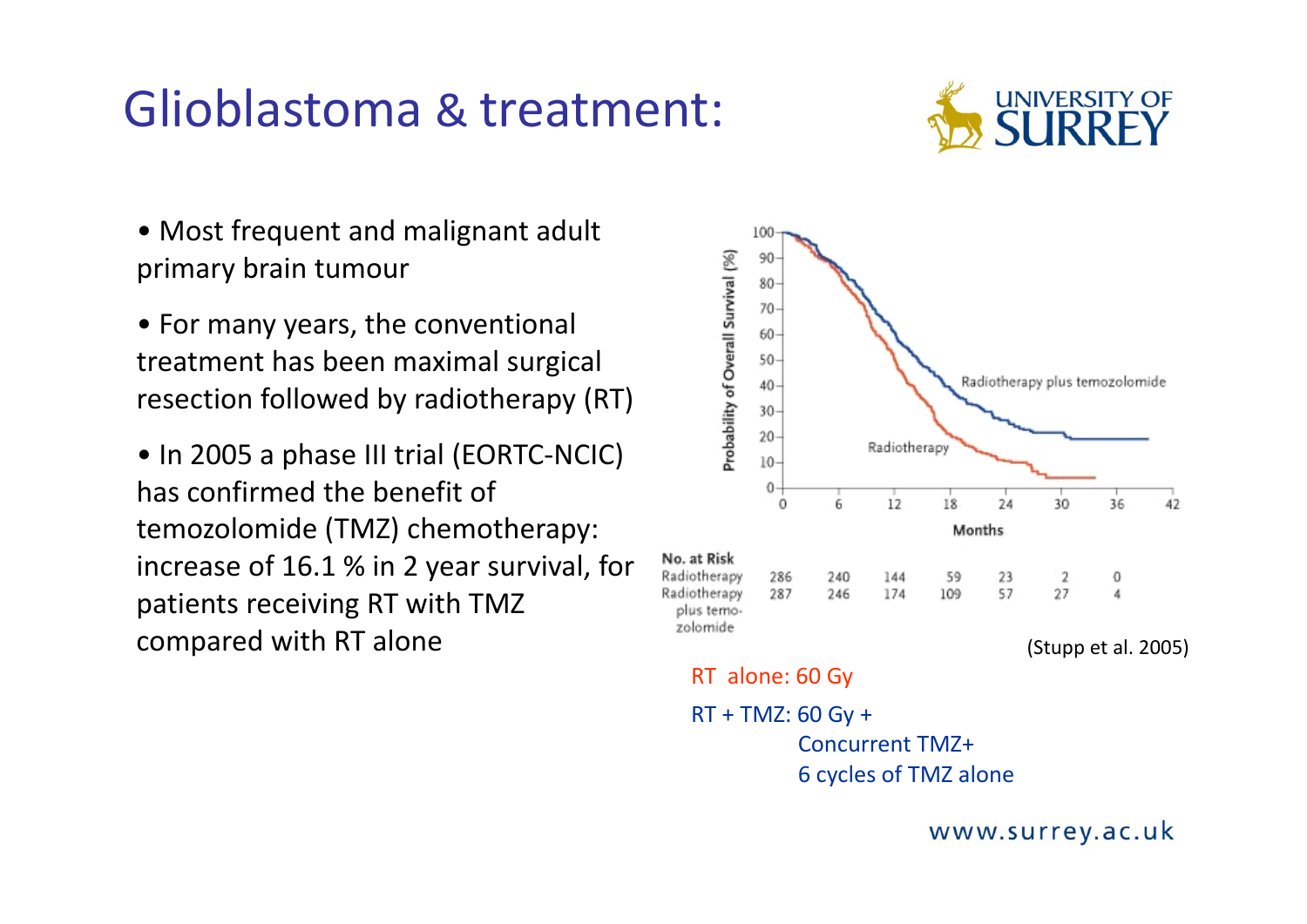### Research questions:



- What is the optimum combination and scheduling of RT and TMZ?
- Does the major benefit of TMZ come from the concurrent phase or the six cycles of adjuvant TMZ?
- Does TMZ sensitise glioblastoma to the effects of radiotherapy?
- Is the 6 months of adjuvant TMZ working independently to kill cancer cells?
- Which are TMZ effects with protons or heavier ions?

Mathematical models and radiobiological experiments can help us to elucidate TMZ role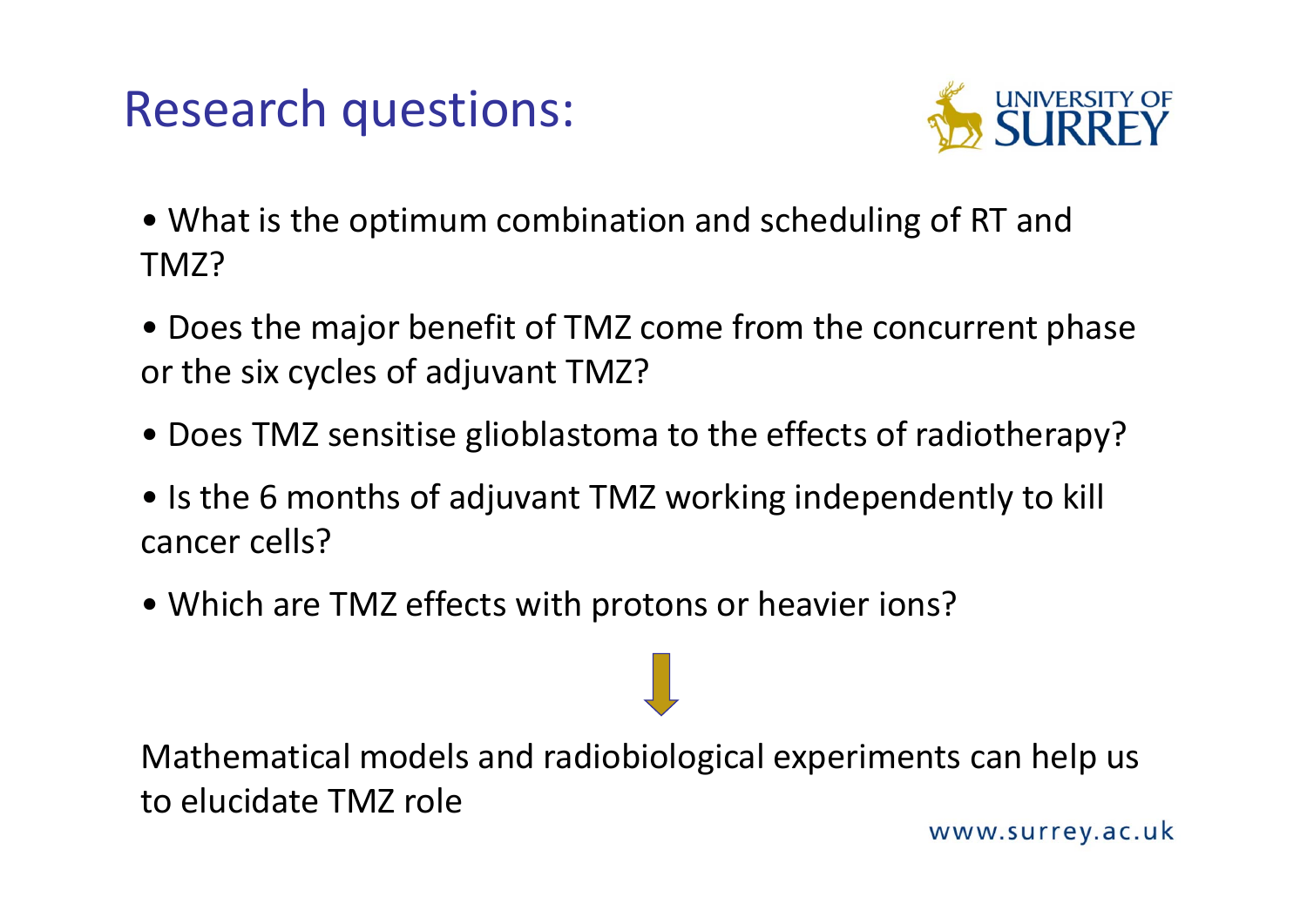### Clinical trial model: outline



- 1. Individual patient and treatment model:
	- ‐ first order interaction between cancer and normal cells
	- ‐ tumour response to radiotherapy and chemotherapy
	- ‐- response to delay before treatment
- 2. Simulation of *in silico* trial:
	- ‐ Monte Carlo simulation to generate <sup>a</sup> population of patients
- 3. Fitting to real clinical survival data:
	- e.g. EORTC‐NCIC trial, two arms:
		- ‐ RT alone
		- ‐ RT + concomitant and adjuvant TMZ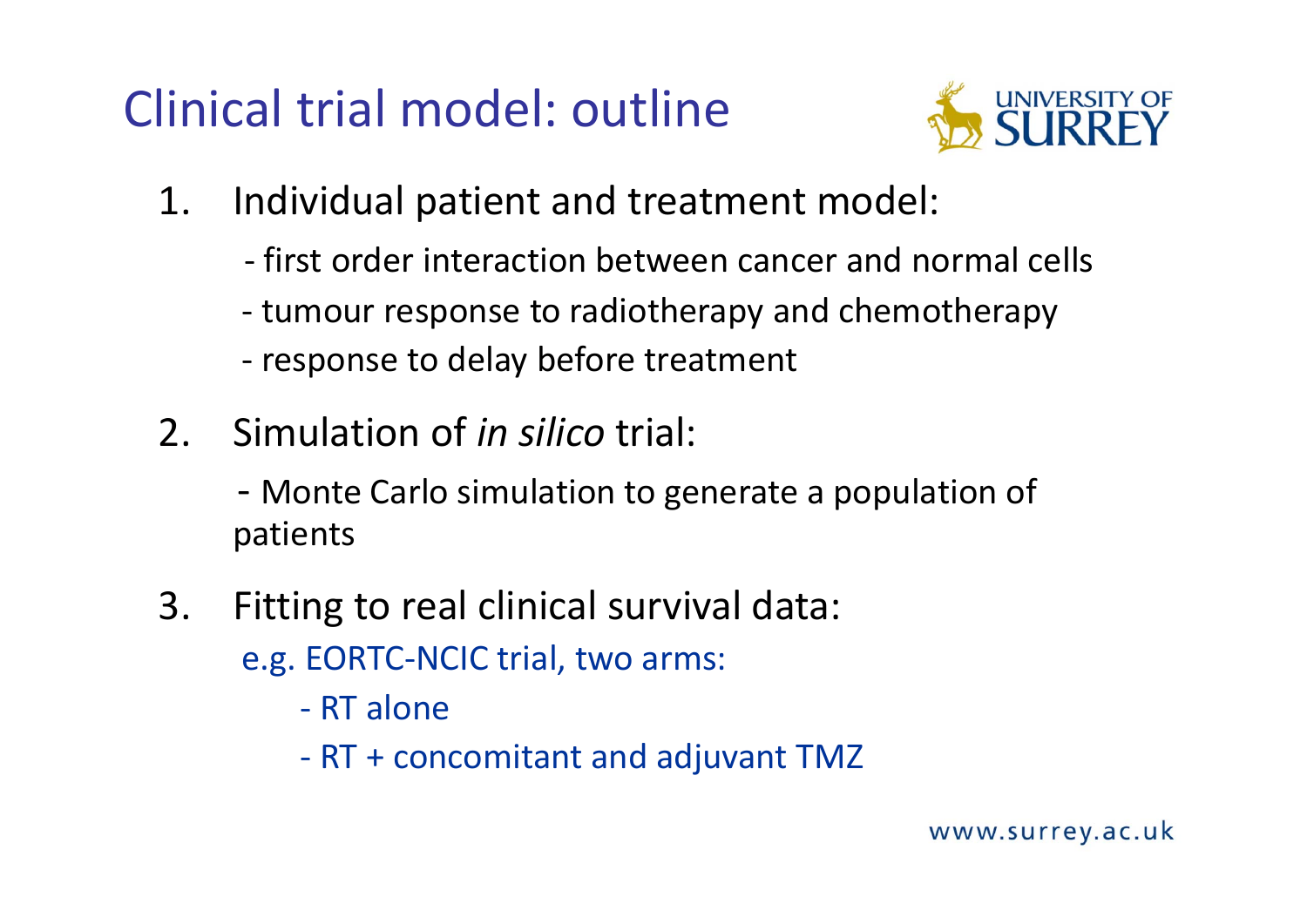#### Temozolomide ‐ Scenario 1:



TMZ mediated‐radiosensitization: • change in the α/β ratio

• concomitant phase

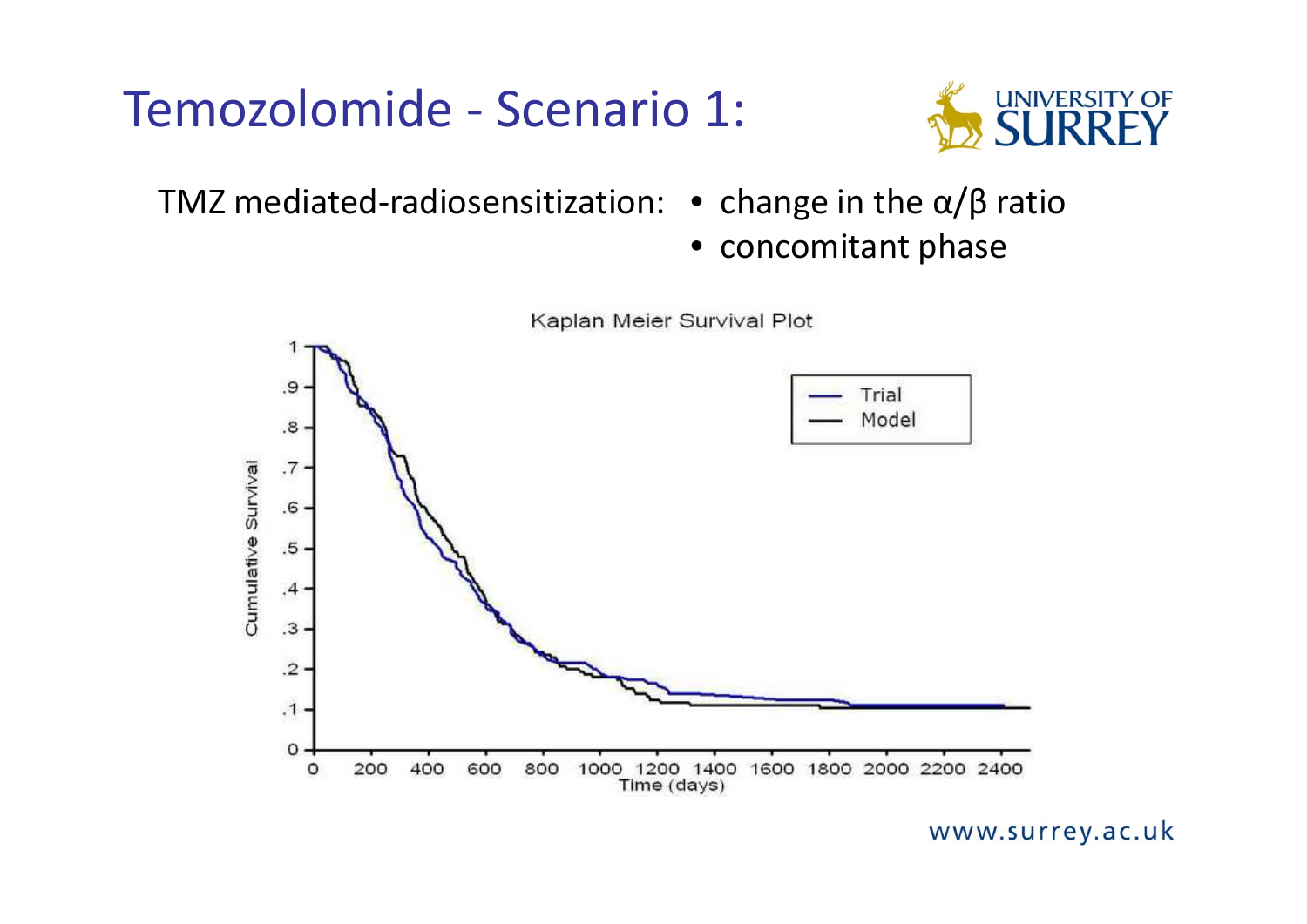#### Temozolomide ‐ Scenario 1:



Comparison of the probability distributions of survival fraction, after a single 2 Gy fraction of RT

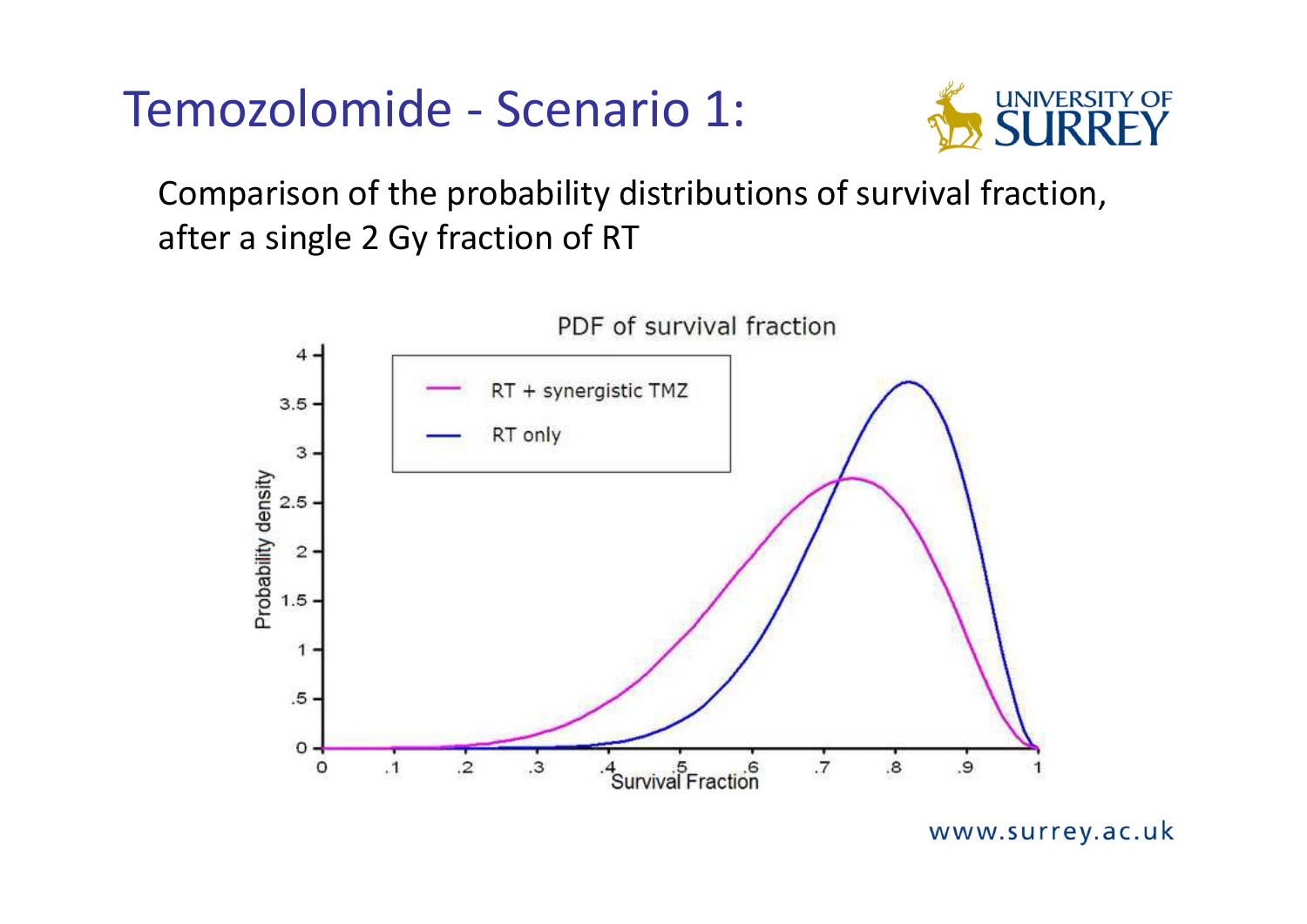#### Temozolomide ‐ Scenario 1:



Synergy between RT and TMZ:  $\bullet \alpha/\beta$  decreases from

12.5 Gy to 3.1 Gy

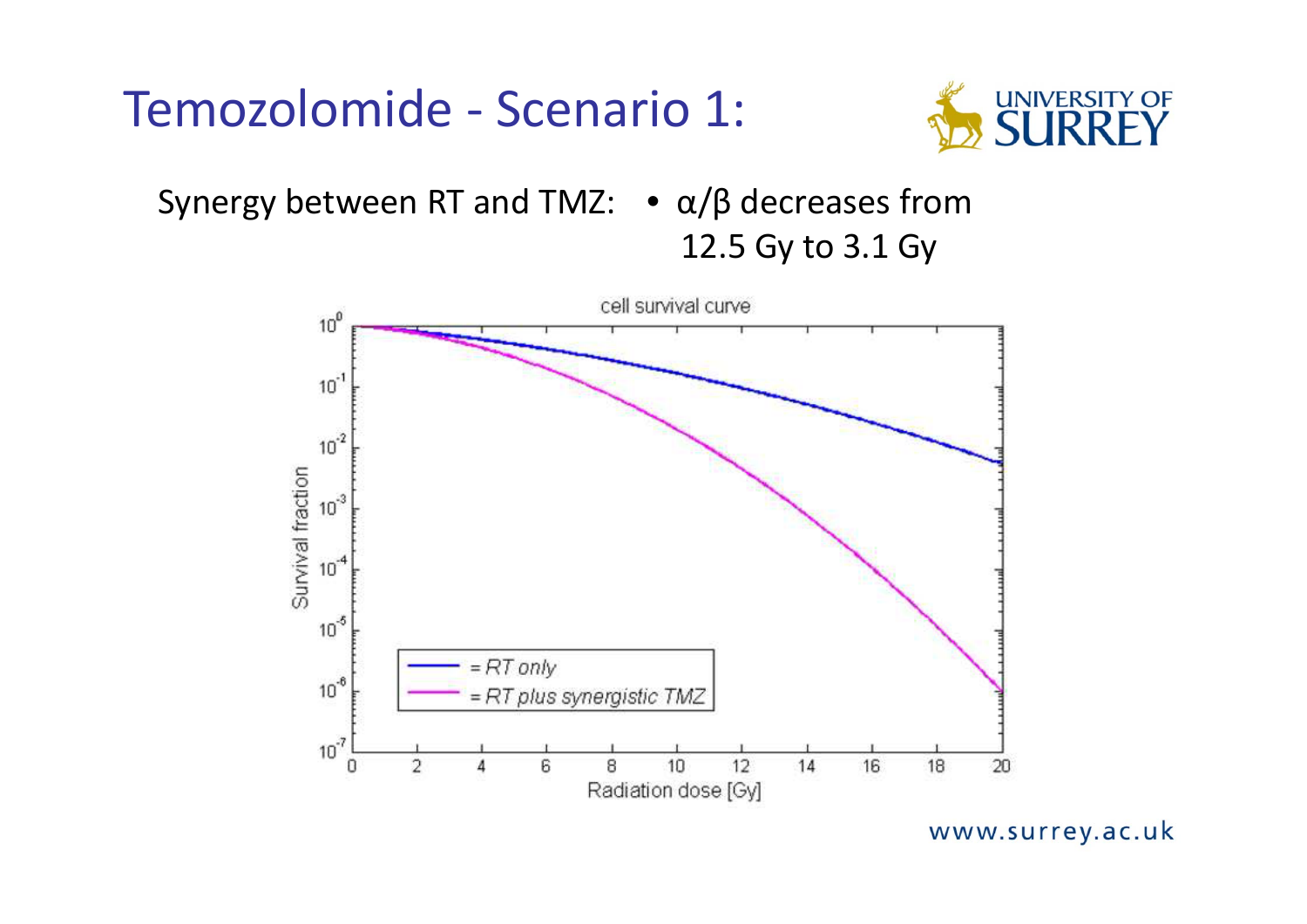#### Temozolomide ‐ Scenario 2:



TMZ independent cytotoxicity: • simple PK/PD model

- 
- adjuvant phase

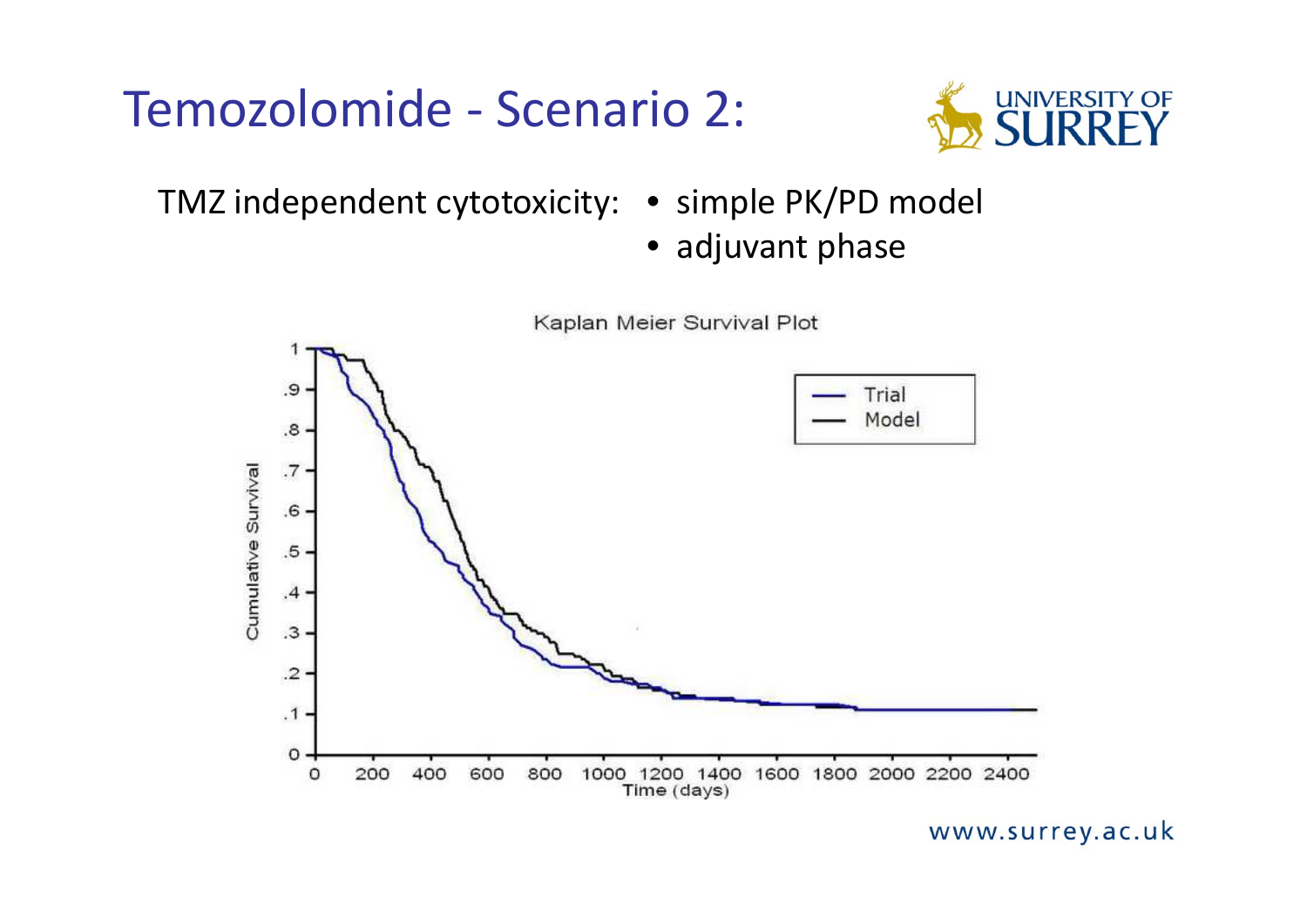#### Temozolomide ‐ Scenario 2:



#### Probability distribution of the chemo‐sensitivity resulting from fitting to the RT+TMZ data

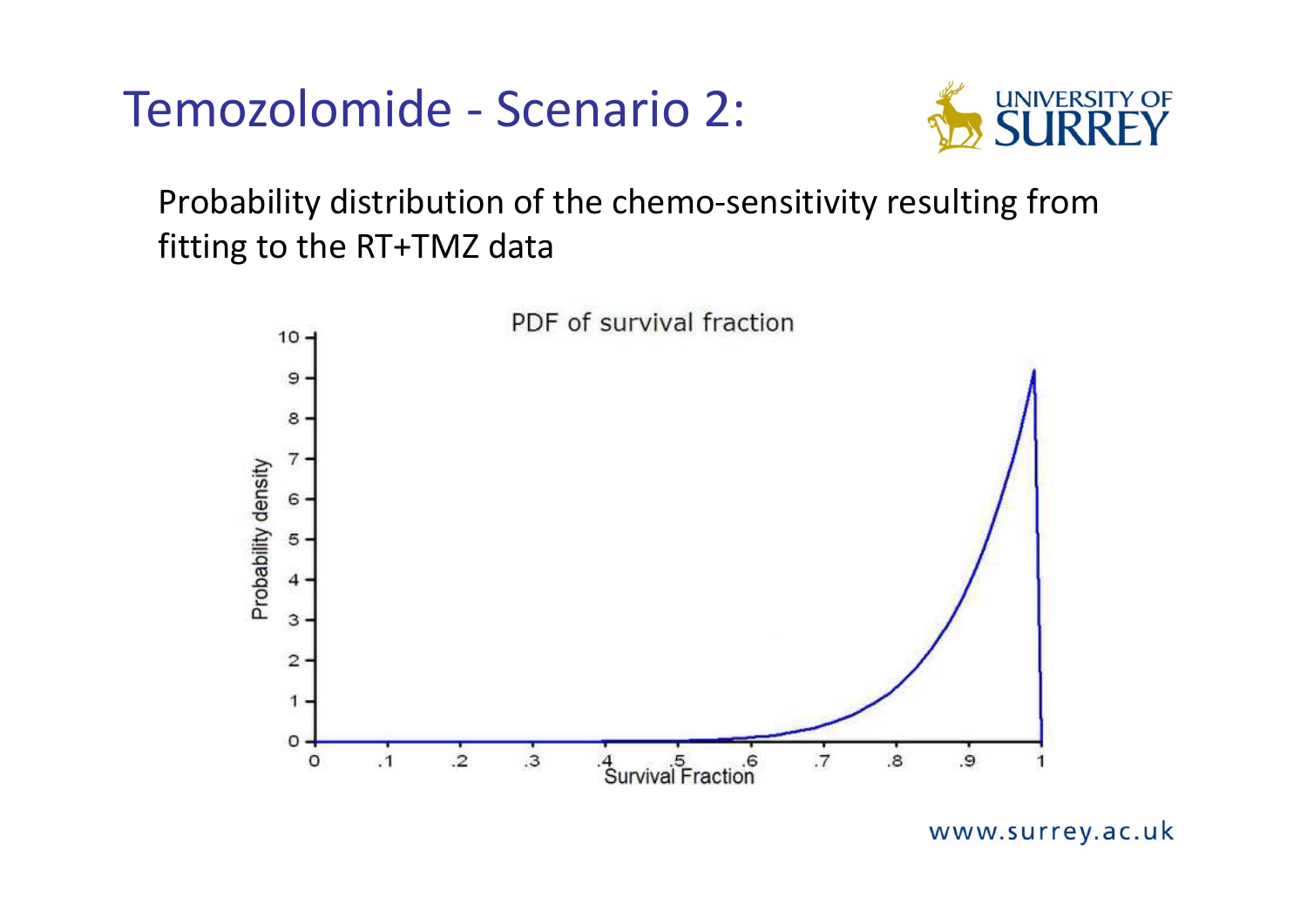### Clinical trial model‐conclusions:



- 1. The EORTC‐NCIC trial analysed with our model suggests that TMZ is mainly <sup>a</sup> radiosensitiser
	- ‐ hence the activity of TMZ as single agent seems to have <sup>a</sup> more marginal benefit
- 2. Major therapeutic efficacy of the concomitant phase
	- ‐ little value in giving neo‐adjuvant or adjuvant TMZ
- 3. TMZ addition appears to change the radiobiological parameters
- 4. Not yet clear how much better fully co‐optimised RT and TMZ could be...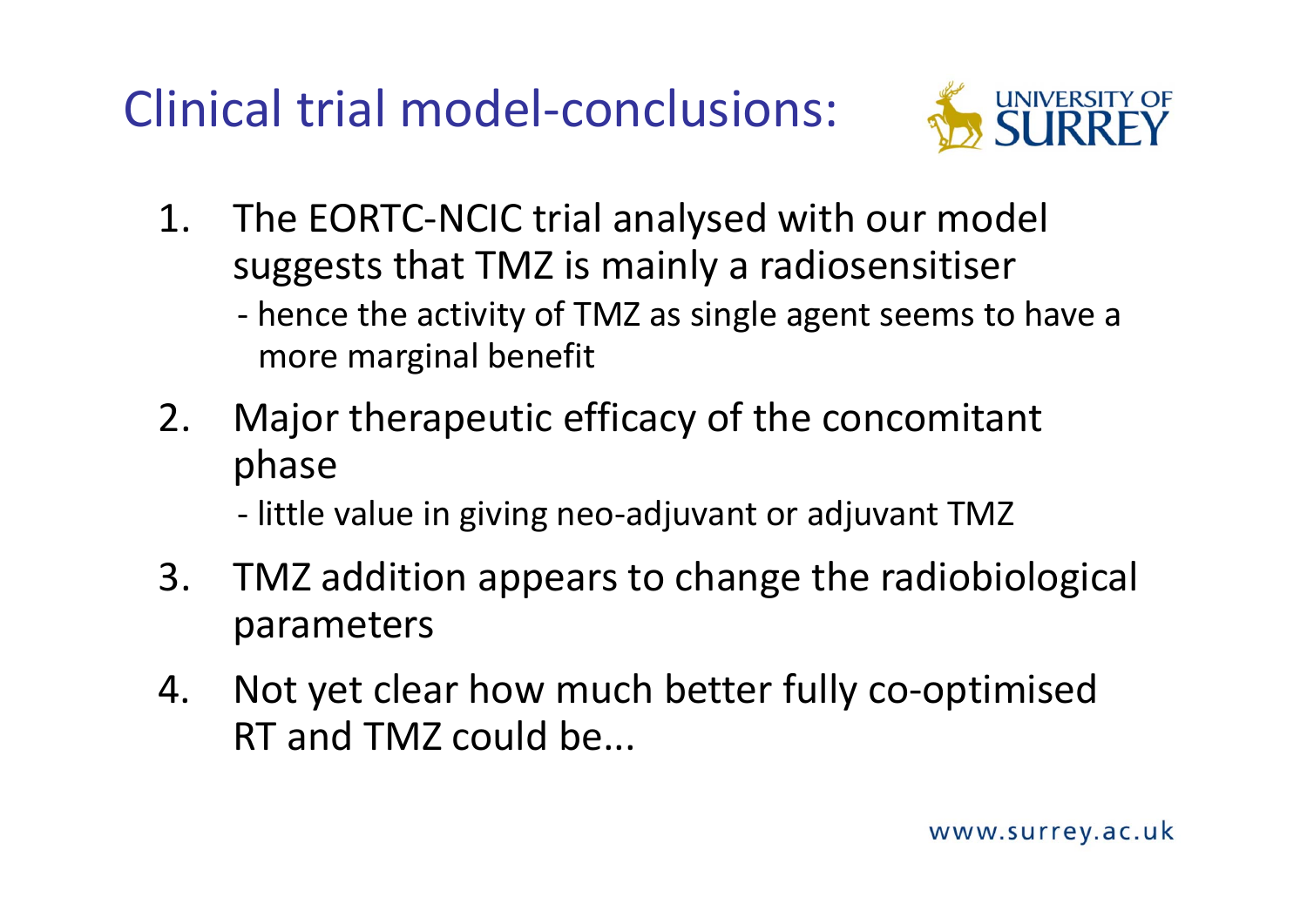#### Further work:



• We can use the model to evaluate and design new clinical trials: e.g. ‐ outcome of the dose‐dense TMZ trial;

- possible palliative RT+TMZ trial;
- ‐ RT dose escalation given the apparent change
	- in the α/β ratio (e.g. 74 Gy in 6 weeks + TMZ);
- ‐modelling interruptions in treatment.
- We can look at TMZ synergy with protons or heavier ions vs. photons using the vertical ion beam line

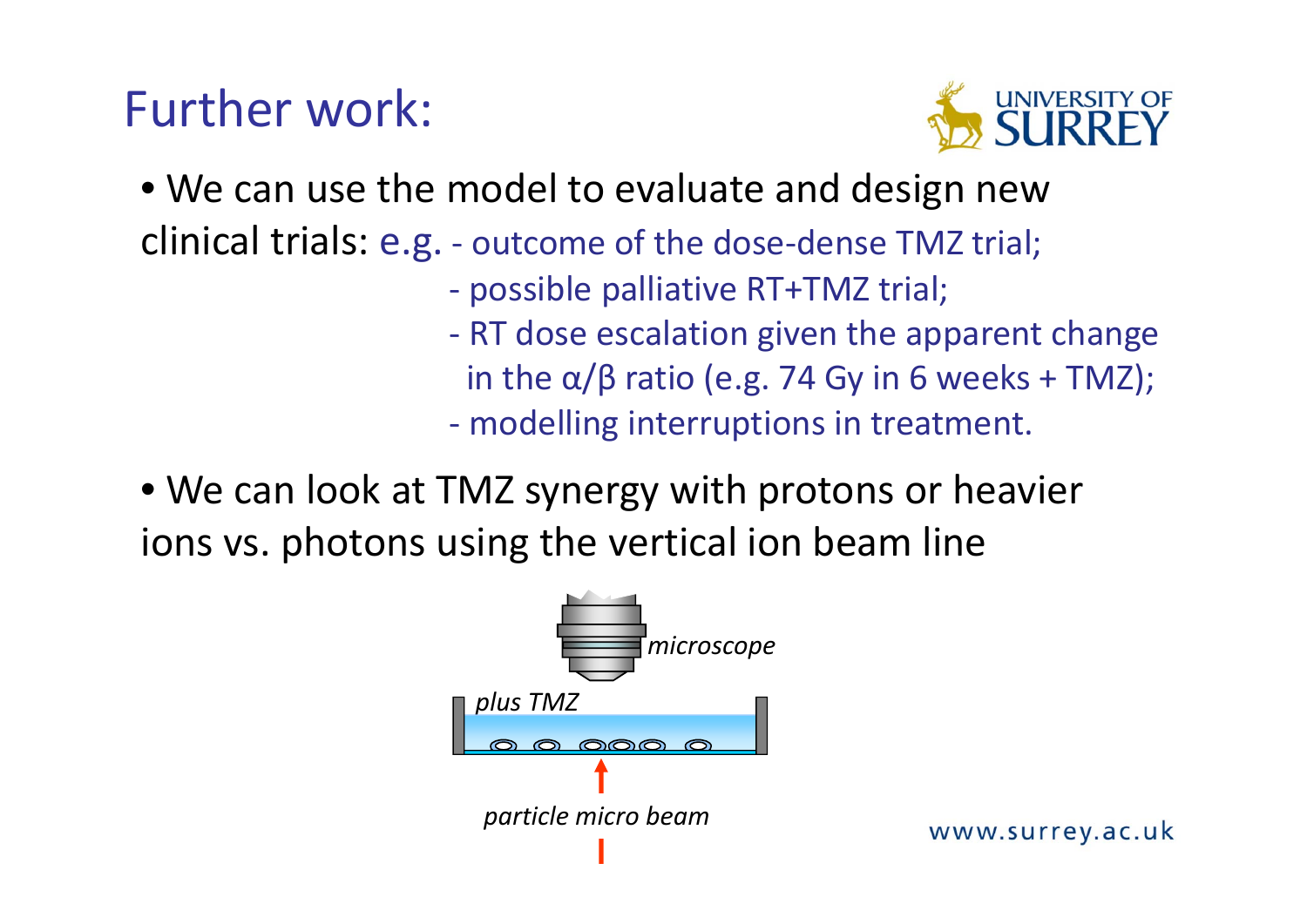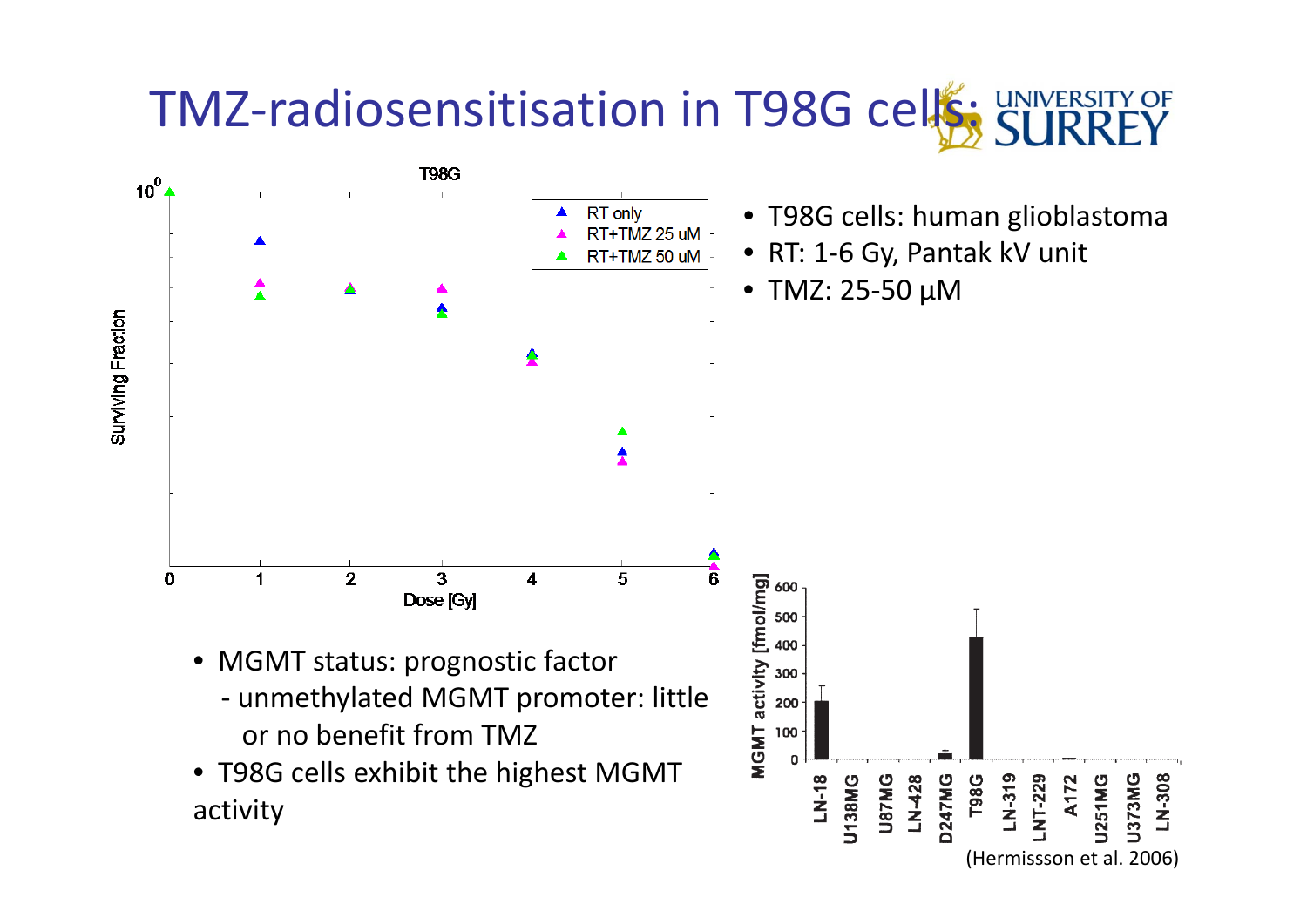#### Image‐based model:



A model based on IMRT‐IMPT images to estimate tumour control probability (TCP) and normal tissue complication probability (NTCP) using radiobiological information: SF values ( e.g. with or without TMZ, in hypoxic conditions, with heavier ions...)